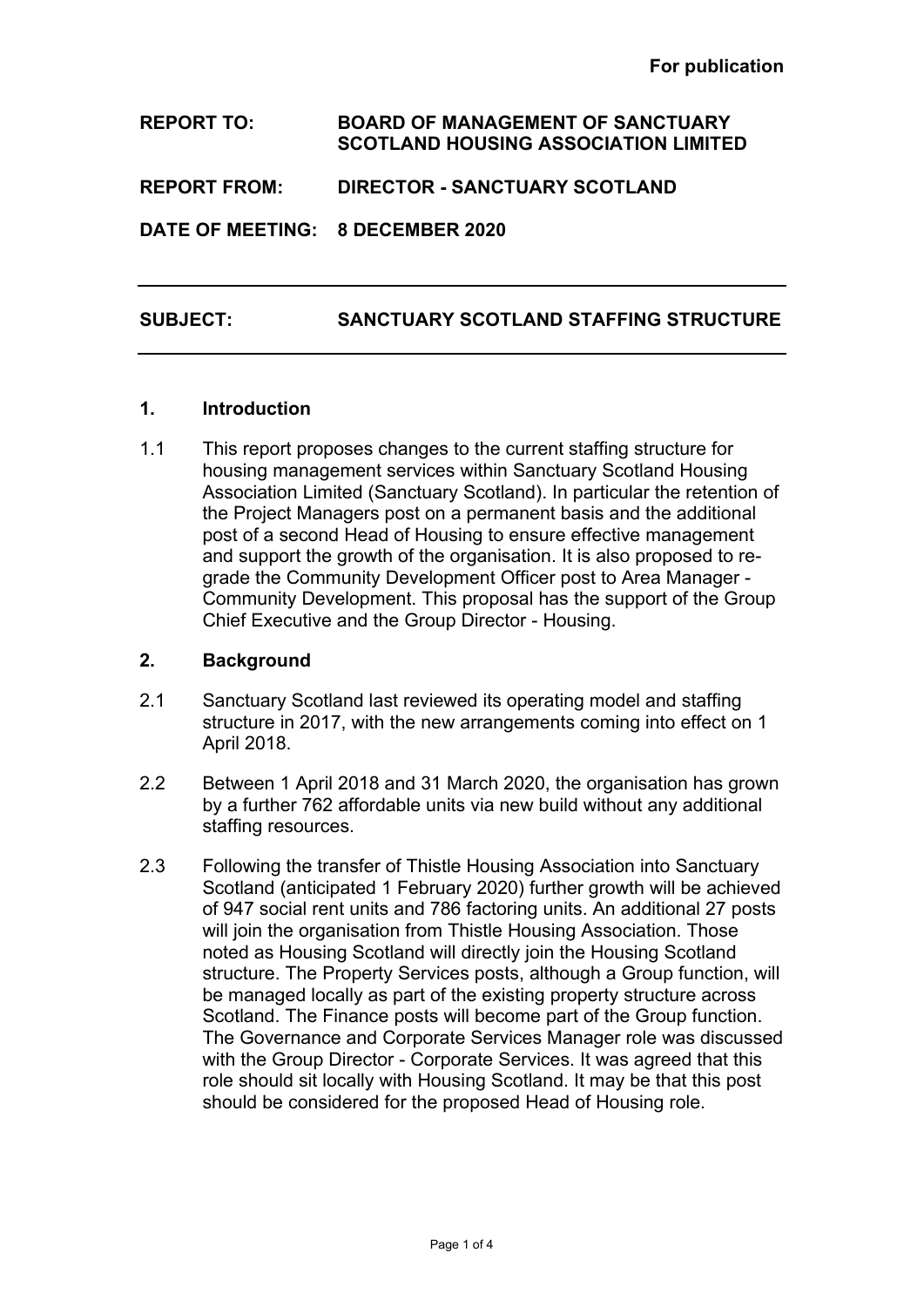# **3. Proposed changes to staffing structure**

- 3.1 Head of Housing role
- 3.1.1 There is currently one Head of Housing role that covers the full geographical spread of Sanctuary Scotland. Whilst this has worked well, the workload associated with the post is high and it would be difficult to expect that the additional growth of the Toryglen office and the staff team could be accommodated in the existing resource.
- 3.1.2 It is therefore proposed to include a second Head of Housing role with the following split of responsibilities:
	- Head of Housing for the North East/Central area covering Aberdeen/shire, Dundee and Cumbernauld
	- Head of Housing for the West area covering the remaining social stock including the new area of Toryglen and the Factoring service across Scotland. The Factoring Manager will report to the Head of Housing rather than the current arrangement of directly to the Director - Sanctuary Scotland.
- 3.1.3 The expansion of the Factoring Service with the addition of the Toryglen customers is significant - including this in the new role will ensure a strong management focus with a particular remit to improve customer satisfaction levels.
- 3.1.4 The current Head of Housing will be given the choice of their preferred area of responsibility.
- 3.1.5 The creation of a second post will also support succession planning and assist in protecting the future leadership of the Sanctuary Scotland team.
- 3.2 Project Manager role
- 3.2.1 In order to facilitate the transfer of Thistle Housing Association into Sanctuary Scotland, the role of Project Manager was agreed on a temporary basis to the end of March 2021. This role has been crucial to the progress and success of the transfer. The post holder brings significant knowledge and expertise to the organisation. This presents the opportunity to retain this expertise and focus it on the growth and service delivery development of Sanctuary Scotland.
- 3.2.2 The following projects are recommended for the role:
	- The successful integration of Thistle Housing Association to business as usual;
	- Future Transfer of Engagement and other growth opportunities;
	- Customer Satisfaction Improvement;
	- Investors in People Going for Gold;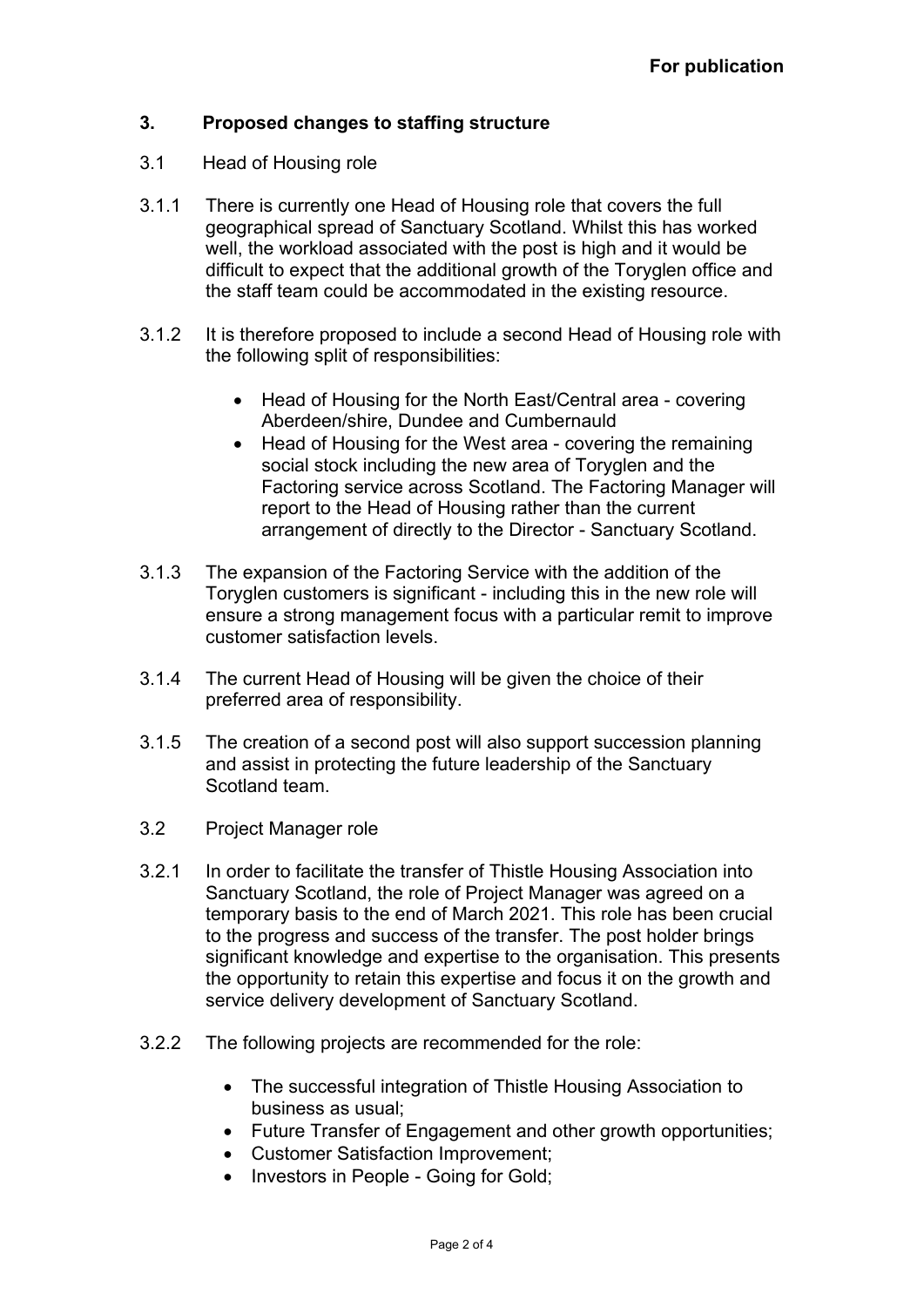- Expansion of Tenant Participation with emphasis on the Toryglen Customer Panel; and
- Mobile service delivery and office rationalisation.
- 3.2.3 The first priority of the role will be to support the successful operational integration of Thistle into Sanctuary along with the Head of Housing (who will potentially be new to the role). It is also expected that there will be other growth opportunities for Sanctuary Scotland following the success of Thistle. The Project Manager role will require to be adaptable and flexible as opportunities present themselves.
- 3.2.4 Overall customer satisfaction levels have been the subject of much discussion for Scotland. An improvement plan focused on the three top priorities for tenants in Scotland - rent providing value for money, the repairs and maintenance service and re-investment in homes. Progress has been halted due to the pandemic and the current nature of delivery of our services is different. We have to move forward to higher customer satisfaction levels, greater tenant involvement in delivery of our services and a communication process that helps our customers understand how we are changing and improving.
- 3.2.5 Having the opportunity of a greater staff resource to focus on the Investors in People and Your Say work will support staff health and wellbeing and prepare us for elevating our accreditation to Gold.
- 3.3 Area Manager Community Development role
- 3.3.1 The inclusion of Thistle in the structure increases the headcount of the Community Development team by two.
- 3.3.2 The team is managed by our Policy and Equality Manager. The Policy and Equality Manager is pivotal to the on going success of the operating model and ensuring that processes between central services and local services are updated and communicated as these evolve. The development of the One Sanctuary system, system testing and coordination is also a key part of the role. Adding a further three roles to the direct reporting responsibilities would stretch workload to an unacceptable point.
- 3.3.3 In addition to this the Community Investment team has had a highly successful year in accessing funding for the organisation and also for local community projects. Given this and the growth of the service, it is reasonable to consider the management of the day to day service. Our Community Participation Officer is highly experienced and committed to his role. He would welcome his role being expanded and re-graded and having the responsibility for managing the team. He would report directly to the Policy and Equality Manager.